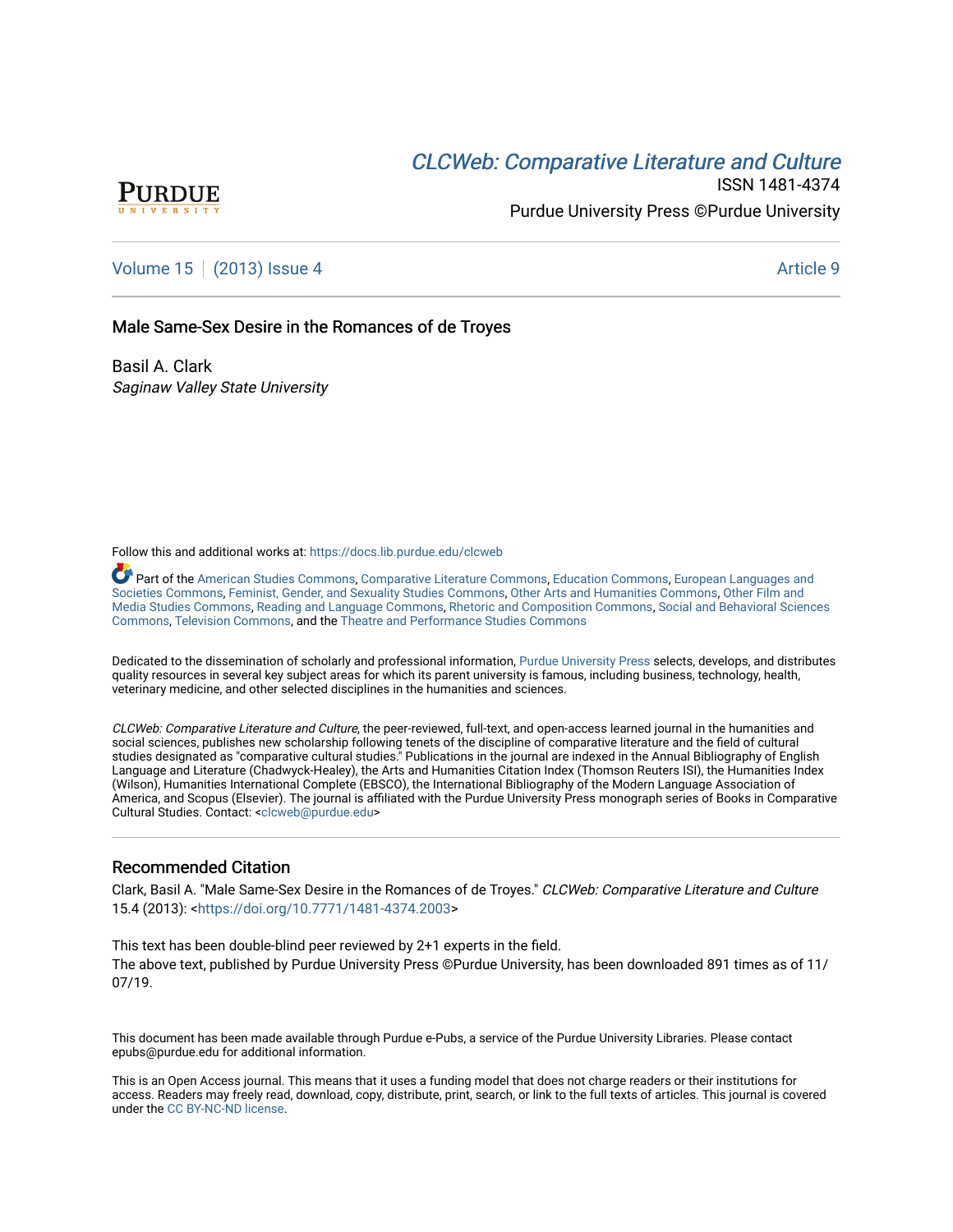

## CLCWeb: Comparative Literature and Culture

ISSN 1481-4374 <http://docs.lib.purdue.edu/clcweb> Purdue University Press ©Purdue University

CLCWeb: Comparative Literature and Culture, the peer-reviewed, full-text, and open-access learned journal in the humanities and social sciences, publishes new scholarship following tenets of the discipline of comparative literature and the field of cultural studies designated as "comparative cultural studies." In addition to the publication of articles, the journal publishes review articles of scholarly books and publishes research material in its Library Series. Publications in the journal are indexed in the Annual Bibliography of English Language and Literature (Chadwyck-Healey), the Arts and Humanities Citation Index (Thomson Reuters ISI), the Humanities Index (Wilson), Humanities International Complete (EBSCO), the International Bibliography of the Modern Langua-ge Association of America, and Scopus (Elsevier). The journal is affiliated with the Purdue University Press monog-raph series of Books in Comparative Cultural Studies. Contact: <clcweb@purdue.edu>

#### Volume 15 Issue 4 (December 2013) Article 9 Basil A. Clark, "Male Same-Sex Desire in the Romances of de Troyes" <http://docs.lib.purdue.edu/clcweb/vol15/iss4/9>

Contents of CLCWeb: Comparative Literature and Culture 15.4 (2013) <http://docs.lib.purdue.edu/clcweb/vol15/iss4/>

Abstract: In his article "Male Same-Sex Desire in the Romances of de Troyes" Basil A. Clark extends René Girard's theory of mimetic desire to explore a homocentric subtext in Chrétien de Troyes's Erec and Enide, Lancelot or The Knight of the Cart, The Knight with the Lion or Yvain, and The Story of the Grail or Perceval. While male same-sex desire in these narratives is consistently latent, an argument for its presence is made through Girard's hermeneutic, which postulates that someone (the subject) desires someone or something (the object) not only for its own sake but because someone else (the mediator) desires it also, and this third party's desires can expand to include desire for this person himself. In the case of both a male subject and a male mediator, this desire is axiomatically homocentric as in the case of a courtly knight's love suit of a lady: the knight's desire for the lady is intensified by that of the other male and is read as a liminal desire for the other male himself.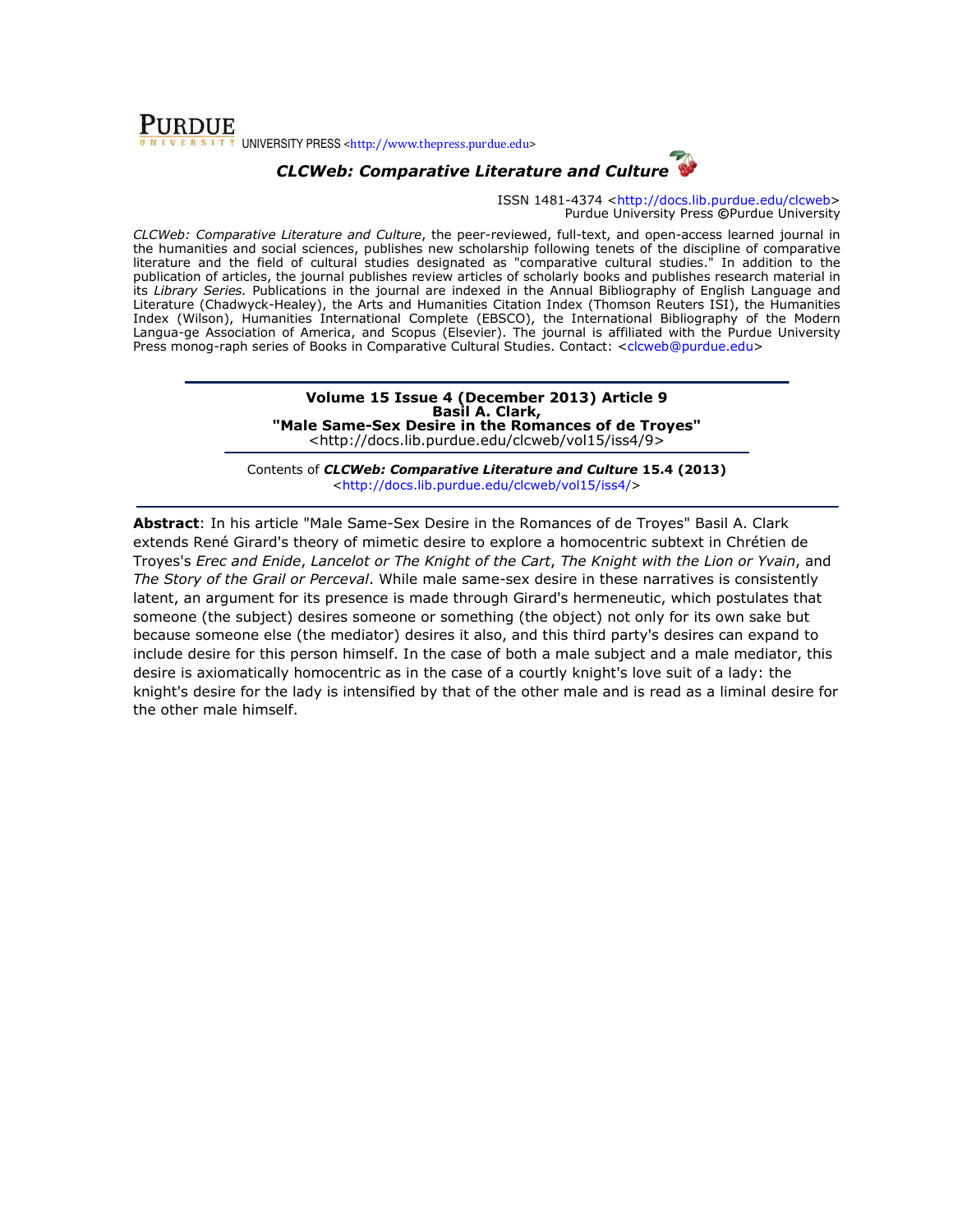### Basil A. CLARK

### Male Same-Sex Desire in the Romances of de Troyes

The subtle fluidity of heterocentric and homocentric perspective in medieval literature has been amply demonstrated. For example, Elizabeth Kaiser in Courtly Desire and Medieval Homophobia: The Legitimation of Sexual Pleasure in "Cleanness" and Its Contexts studies fourteenth-century poetry against early writing on sexuality to "discern the logic" of what in the poet's view is "licit and what is forbidden in sexual desire" (71). Martin Irvine argues in "Abelard and (Re)writing the Male Body" for the presence in the twelfth and thirteenth centuries of a heightened interest in the body and its sexuality. Louise Fradenburg and Carla Freccero assert how "the discourse of masculine friendship has … been structured, at least since Cicero … to produce the uneasy relations between masculine homosociality and homosexuality that characterize military culture and, in some accounts, modernity" ("Introduction" xvii). Simon Gaunt, while recognizing "theoretical problems" inherent in making a "hetero/homo distinction in a premodern culture," maintains that a "hetero/homo dialectic, similar though not identical to that which, according to many gayaffirmative writers, structures and regulates modern Western societies, manifests itself in medieval culture" (157). In The Masculine Self in Late Medieval England Derek Neal discusses issues of male sex and gender including extensive commentary upon desire and masculinity in Middle English romance. In Queering Medieval Genres Tison Pugh analyses Arthurian romance and a reading from queer perspective of Sir Gawain and the Green Knight, which enables "a better understanding of Christianity through the dynamics of a sadomasochistic relationship with the Christian divine" (108; further, on queer theory and medieval literature, see e.g., Burger and Kruger; Burgwinkle; Klosowska Roberts; Wilsbacher; on linguistics and the medieval romance see, e.g., Vasvári <http://dx.doi.org/10.7771/1481-4374.1290>; on landscape ethnicities in medieval literature, see, e.g., Segol <http://dx.doi.org/10.7771/1481-4374.1230>).

My study is based in particular on Carolyn Dinshaw's "Getting Medieval: Pulp Fiction, Gawain, Foucault." Citing the triangular relationship among Gawain, Bertilak, and Bertilak's lady, Dinshaw recognizes Gawain's passivity in the bedroom scenes and the lady's aggressiveness, a scenario that, she argues, feminizes Gawain who subsequently kisses his host in imitation of kissing a lady. Dinshaw is sensitive to the challenge of performing a queer reading of a fourteenth-century romance, recognizing that "no perspective of ecstatic, subversive disaggregation is allowed to Gawain: the poet insists on only one model of identity for him, and that is his armor with its much desired, even longed-for, but elusive pentangle" (135-36). Nonetheless, through close reading and careful attention to the poem's imagery, Dinshaw lays out a convincing case for its homonormativity. I follow Dinshaw's lead, especially her attention to triangular relationships, to identify latent homosocial or homosexual scenes primarily in three romances by Chrétien de Troyes: Erec and Enide, Lancelot or The Knight of the Cart, and The Knight with the Lion or Yvain, and briefly in a fourth, The Story of the Grail or Perceval, where a scene with liminal homosexual subtext develops between an older knight and a younger whom the older initiates into chivalry. "Triangulation," as I use the term, means the relationship theorized by René Girard in his concept of mimetic desire: subject > model (mediator) > object. Girard postulates that the subject does not desire the object (thing, condition, or abstraction) for its own sake, but because the object is possessed by or desired by an intermediary, the model: "we tend to desire what our neighbor has or what our neighbor desires" (I See Satan 8).

An individual's desire for what the model has or desires develops from an admiration of the model and a wish to be like the model; in turn, however, it can lead to envy and jealousy of the model resulting in hostility between subject and model. Further, if multiple subjects compete to be like the model, these subjects can become hostile toward one another, as James Williams explains: "If our desire to be like a model is strong enough, if we identify with that person closely enough, we will want to have what the model has or be what the model is. If this is carried far enough and if there are no safeguards braking desire (one of the functions of religion and culture), then we become rivals of our models. Or we compete with one another to become better imitators of the same model, and we imitate our rivals even as we compete with them" (xi). In romance, rivalry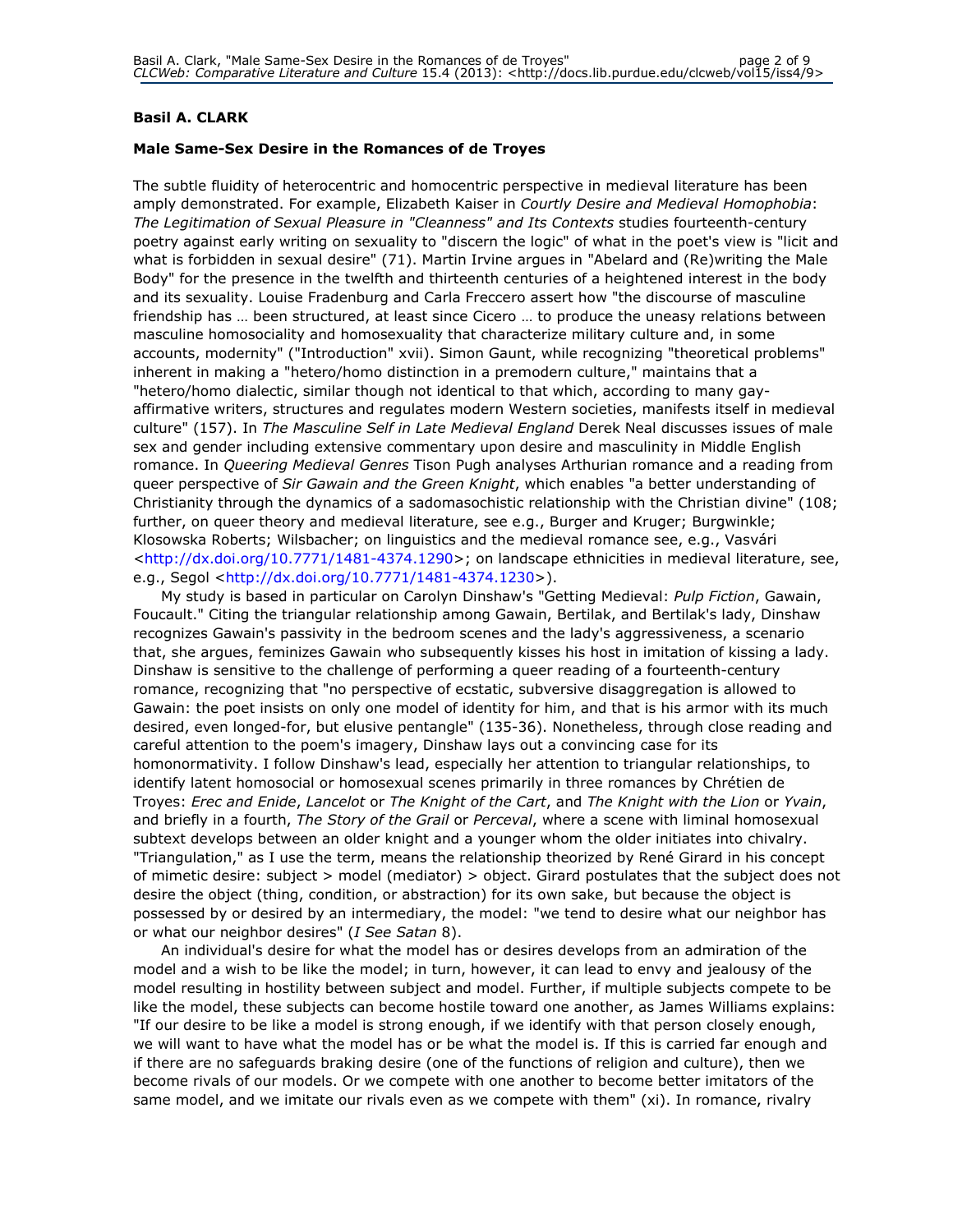between men is typically over a woman, but it can evidence same-sex desire as well and a closer examination of the combats and friendships of Chrétien de Troyes's knights reveals complex attachments and raises the question of who or what is really desired.

Early in *Erec and Enide*, Erec, Queen Guinevere, and her female attendant encounter an aggressive knight along with his lady who is described in a terse phrase only as "a fine-looking maiden"(144) ("une pucele de bel ester" [144]), and a surly dwarf on the road ahead of them. As Erec approaches the party of three, the dwarf's aggression toward him mirrors that which he has just shown to the Queen's attendant. The dwarf bars Erec's passage and strikes Erec on the neck and face raising great welts on his body. Erec does not retaliate because he is unarmed and he fears that the dwarf's master will kill him if he strikes the dwarf in the knight's presence. Erec, no more effective than the Queen's attendant, is left the passive male in this encounter, feminized and vowing revenge. Soon he will discover an opportunity to have it. Next, Erec pursues the knight, the lady, and the dwarf to a beautiful fortified town where he finds a crowd of barons and their entourage assembled for a festival next day when knights will have the opportunity to challenge one another, each attempting to champion his own lady as most wise, beautiful, and pure. At the appointed time, a beautiful young sparrow hawk will be set on a silver perch in plain sight. The knight who claims his lady as most beautiful will invite her to remove the sparrow hawk from the perch and he will defend the lady's right to do so against all. Erec defends his host's beautiful daughter, Enide, challenging Yder, the arrogant knight with the dwarf and lady. In Girard's terms, this clash may be read as an encounter between two subjects (Erec and Yder) for the right to claim the same object (recognition of his lady as most beautiful). It is not that Erec desires his opponent's own lady, but if she and Erec's lady are read generically as beautiful women, then the two are interchangeable. Yder desires beauty in the abstract and Erec desires it as well both for its own sake and because it is desired by Yder. By metaphorical extension, desire for what Erec's model desires becomes desire for the model and, hence, homocentric. But Erec's situation is even more complex: stronger than his desire to assert a beautiful woman's excellence is his desire to avenge the humiliation he suffered on the road from Yder's dwarf.

Erec knows that Yder has twice prevailed in defending his lady's eminence in beauty and grace: if he succeeds this time, his record will be permanent and he can retire from the field. His defeat now would make Erec's revenge especially sweet. To challenge Yder, Erec needs a suitable lady and his host's daughter, Enide, however lovely and desirable in her own right, becomes a means to this end: "Then Erec said that he wanted / to contend for the sparrow-hawk by means of his daughter, / for in truth no other maiden would be there /who was the hundredth part as beautiful, / and if he took her there with him, / he would be perfectly justified / in contending and in claiming / that she should carry off the sparrow-hawk") (639-46) ("Lors dist Erec que l'esprevier / vialt par sa fille desresnier, / car por voir n'i avra pucele / qui la centiesme part soit bele, / et se il avoec lui l'an mainne, / reason avra droite et certainne / de desresnier et de mostrer / qu'ele an doit l'esprevier porter" [639-46]). In these circumstances, there are no checks on Erec's desire, both for revenge and for Yder himself. A brutal encounter follows between the two knights. In a figurative rape, their bodies are penetrated and fluid released. Yder surrenders and in a phallic gesture offers Erec his sword which Erec declines contemptuously to accept, his desire now satisfied. Triangulated desire continues in the story: Erec, who is a knight of the Round Table, instructs Yder to ride to Cardigan where he will find the Queen. Once there, he must yield himself to her along with his maiden and his dwarf (1030-37). Doing so establishes a bond between the two knights: Erec enjoys the Queen's favor and Yder desires it. In Girard's terms, Yder, the subject, desires what Erec, the model, already has. It is a short distance from desiring what someone else has to idealizing and desiring this other person. When the two are same-sex, then a homosocial bond is formed.

A further case for homosocial if not homoerotic triangulation is evident in Erec's hedonistic gratification of desire for Enide following their marriage and his subsequent shifting of the locus of desire. At first, his absorption in her is complete: "Erec was so in love with her / that he cared no more for arms, / nor did he go to tournaments. / He no longer cared for / tourneying: / … / He turned all his attention to her, / to embracing and kissing; / he sought no other delight" (2396- 404) ("tant l'ama Erec d'amors / que d'armes mes ne li chaloit, / ne a tornoiemant n'aloit. / N'avoit mes soing de tornoier: / … / En li a mise s'andendue, / en acoler et an beisier; / ne se queroit d'el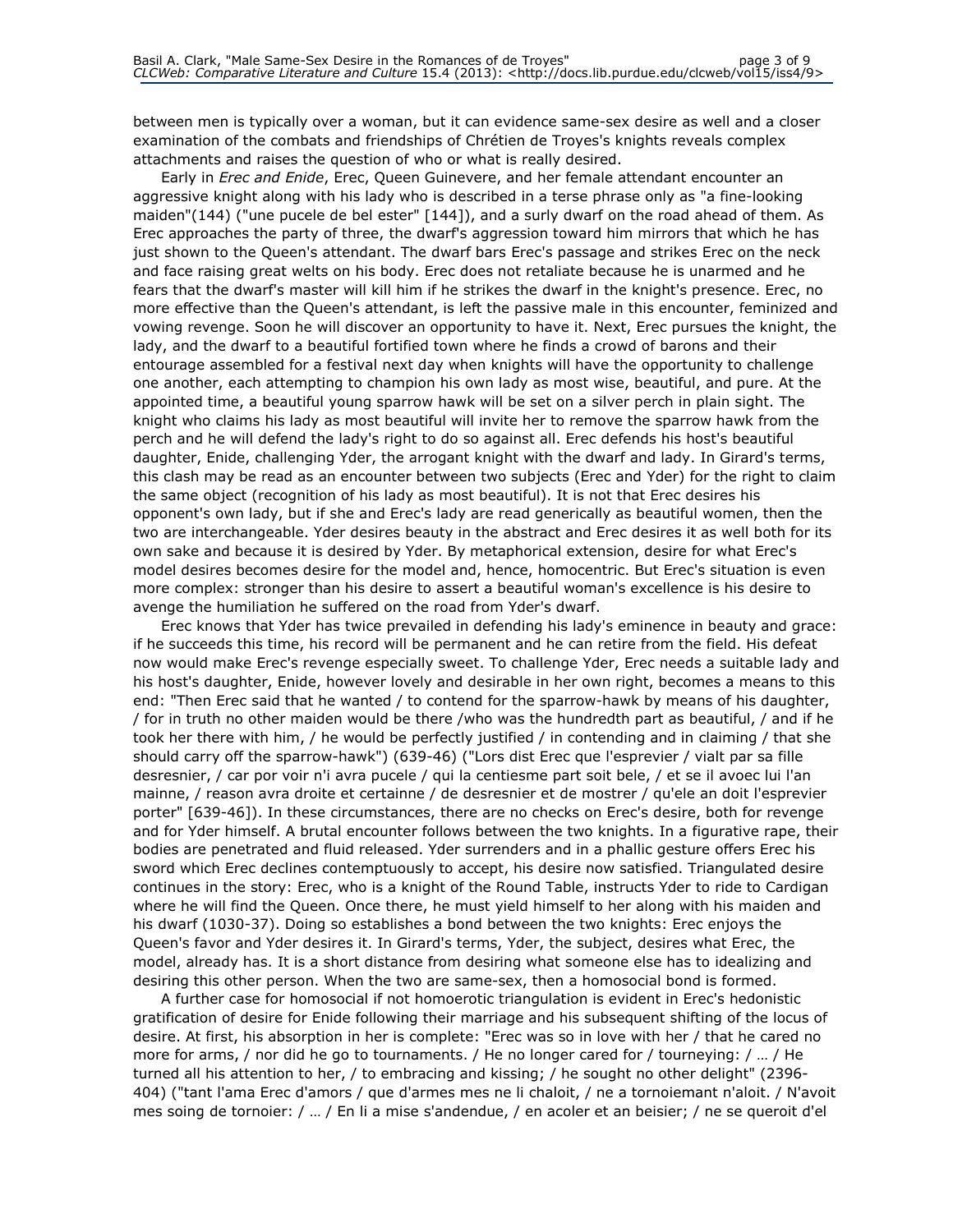aeisier" [2396-404]). Erec's companions are distressed by this state of affairs because his love for Enide has made him unavailable to them. He sends them richly appointed to tournaments, but does not accompany them and his knights and men-at-arms all blame him for his dereliction of responsibility. When Enide finally confronts him with local gossip, he is abashed and resolves to act immediately. His companions are overjoyed by the prospect of his reengagement with them and eagerly offer him their service. As the scene concludes, we see through Girard's paradigm a radical relocation of Erec's direct desire for Enide (no model or mediator is present) as an abstraction, namely chivalric respect. When in a moment of clarity Erec realizes he has lost the respect of his fellow knights, he desires to regain it, that is, a homosocial desire for what his peers value and that supplants his desire for Enide. His desire to bond with his fellow knights is stronger than that for his wife. While questing about the countryside with Enide — whom he has forbidden to speak unless he speaks to her first — Erec meets Count Galoain and his entourage. Aroused by desire for Enide, Galoain assures Erec of his wish to serve the lady and to do whatever might please her out of love for Erec himself. In this scene, Girard's triangle is curiously perverted: the Count and Erec both desire the same object, Enide, but the Count uses a feigned desire for Erec to trick him into lowering his guard against treachery to his great personal danger. Enide intervenes, however, and prevents the Count from succeeding in his design.

The first part of The Knight of the Cart, before Lancelot reaches and crosses the Sword Bridge, is distinguished by a number of encounters between himself and various ladies and knights, the fourth of which invites attention for what it says about same-sex desire. At this point in the story Lancelot has awakened in the morning following a staged attempted rape of an anonymous maiden and his resistance to her demand that he sleep with her. At daybreak, Lancelot and the maiden rise promptly, having spent the night in separate rooms, and Lancelot arms himself to leave. The maiden offers to accompany him provided that he observe the traditional custom of escort in the Kingdom of Logres: if a lady or maid-in-waiting is traveling alone unaccompanied, she is safe from harm from any passing knight, and to assault her under these circumstances would be to disgrace the assailant. However, if the lady is escorted by a knight, another knight may challenge him, and if the challenger wins, he may do what he wants with her without censure or blame (1302-16). If, the lady proposes, Lancelot dares to ride with her under these circumstances, then she will go with him. Lancelot accepts her invitation. What this custom invites the lady to do, then, is to assume a passive role and offer herself as a prize. Unaccompanied and protected by chivalric code, she can be of no interest to a knight; with a protector, however, she provides an occasion for the one knight to engage with the other and we see where Lancelot's true interest lies. It is not the lady, finally, who captivates him, but the other man. In Girard's paradigm, the subject knight desires the lady, the object of desire, because the model (mediator) knight has her, and this desire becomes hostile. The subject knight wants to be the model knight and the male wants to be the other male and thus desire becomes homocentric.

Lancelot and the maiden meet an unusually aggressive knight — Meleagant — who seizes the bridle of the lady's horse and exults that he can at last take her away with him. Not so, she counters, for her escort can protect her. The challenger boasts that he has never met a man whom he could not win a woman from and that he will lead her away in spite of any attempt to prevent his doing so. Only through his father's intervention is the challenger deterred from combat with Lancelot and then only under physical restraint by his father's retainers. That this anonymous knight professes his ardent love for the lady and that she is keenly aware of his unwelcome advances intensify his passion toward Lancelot, who possesses the desired object, and his desire to overpower Lancelot just as he desires to possess the lady sexually. By extension, the challenger desires to be Lancelot because of what he has, and this desire becomes homoerotically suggestive.

To rescue Guinevere, the purpose for his quest, Lancelot must cross the menacing sword bridge over a river separating him from King Bademagu's castle where the Queen is being held. Bademagu, an admirer of chivalric virtue, is pleased by Lancelot's success, but Meleagant not at all. Lancelot and Meleagant are linked by their rivalry for the Queen, Meleagant has possession of her, and Lancelot intends to take her back. Meleagant's motive for abducting her, however, is not clear. He seems not to desire her for herself, but as a means for enhancing his own reputation. He has desire for the lady because she is Lancelot's; moreover, he desires Lancelot's reputation, an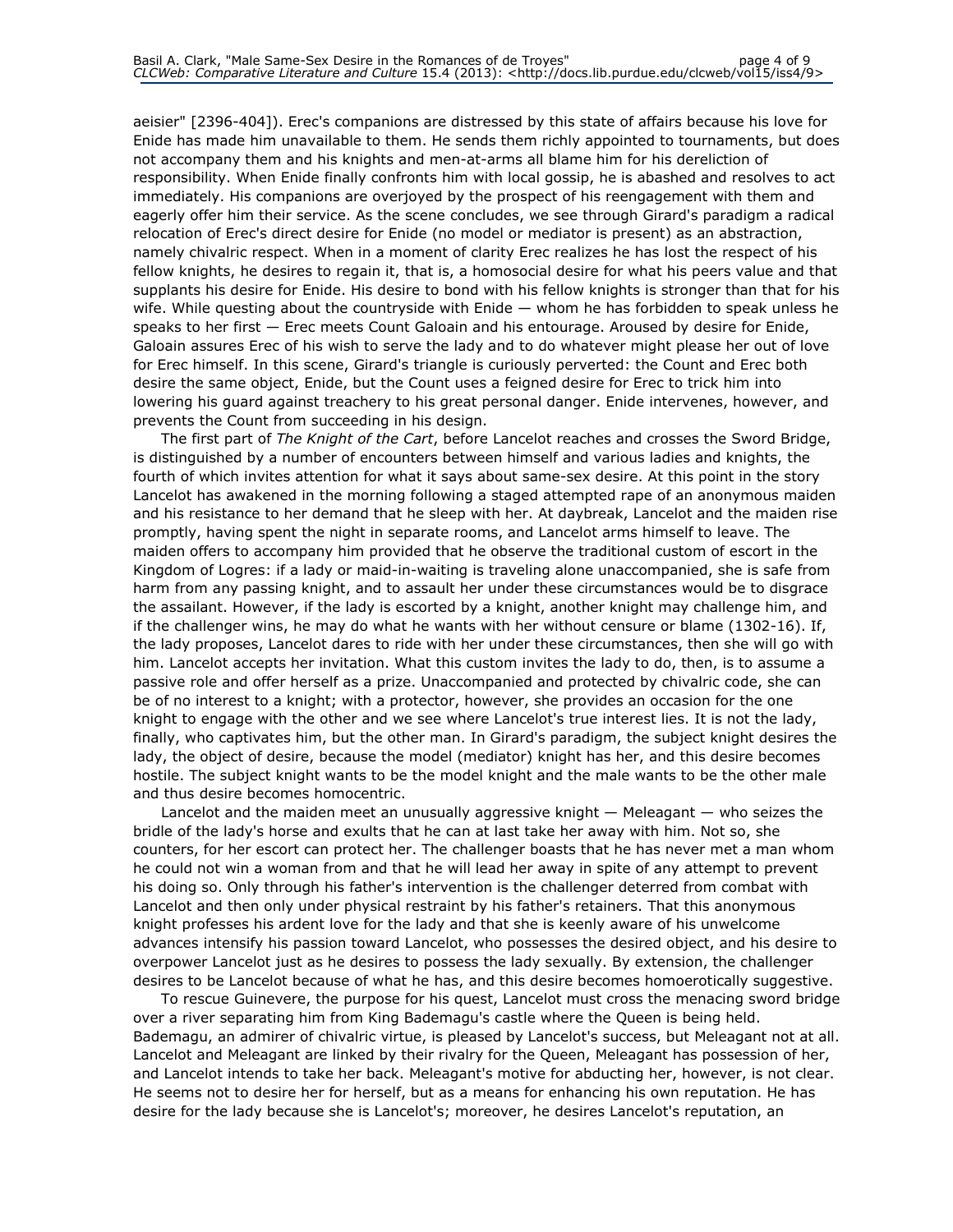abstraction in the triangle. There are no courtship scenes between Meleagant and Guinevere: she represents his prize. When he discovers blood on her sheets in a later scene, it is not loss of herself which so distresses him, but the thought that someone else has enjoyed her. Thus he is consumed by jealousy because he does not have what Lancelot has. Nor does he have what he mistakenly believes Lancelot's fellow knight Kay has, to whom he attributes blame for the bloody sheets: Kay, wounded in an encounter with Meleagant at the beginning of the story, had been innocently billeted in Guinevere's bedchamber. What Meleagant desires is what Lancelot desires: to possess Guinevere. However, he also desires to take Lancelot's place relative to Guinevere, which would make him Lancelot. A same-sex desire becomes a same-sex threat to be resolved only by Lancelot's killing his adversary at King Arthur's court in a scene colored by latent homosexual imagery in gory penetration of the body. In the scene, the homoerotic quality is identifiable by what Neal recognizes as "the other side of dread," desire: "The oscillation between dread and desire, the sensual lingering over the axe blows [in Sir Gawain and the Green Knight], the pivoting alternations of power: all these combine with that feeling of compulsion to give the violence, threatened and achieved, a perverse necessity, sadomasochistic, like that teasing [beheading] game" (235). A knight who engages another in a brutal encounter may dread the thought of being bruised, maimed, even killed, but he desires the relief that comes from prevailing over his opponent and the knowledge that what is feared is vanquished in a sadomasochistic encounter. The knight both fears his opponent and desires him and the challenge which he offers: to prevail over him by battle offers something analogous to prevailing over him sexually and experiencing the relief which comes from sexual release.

Yvain opens with a nostalgic longing for an earlier time when love's order flourished: "These days, love has fallen into disrepute, a far cry from when / those who loved…/ were known to be courtly / and valiant and generous and honorable" (21-23) ("cil qui soloient amer / se feisoient cortois clamer / et preu et large et enorable" [21-23]). The time is Pentecost and Arthur is holding court in Carlisle: to the disappointment of his companions, he rises early from their fellowship to retire to his chamber where the Queen waits for him. Outside the chamber in the presence of Yvain and the others, Sir Calogrenant begins a tale of adventure and the Queen leaves Arthur's side and enters the hall to listen. After being interrupted by Kay, Calogrenant continues reluctantly. As a knight errant, he passed through the Forest of Broceliande and came to an open plain upon which not more than half a Welsh league away, he saw a wooden tower with a deep, wide moat. On the drawbridge stood the lord of the castle holding a hooded goshawk, a sign of nonaggression. Their encounter is unexpectedly friendly and Calogrenant's host tells him that "more than seven straight times / that blessed was the way / by which [he] had come therein" (206-08) ("plus de .vii. foiz en un tenant, / que beneoite fust la voie / par ou leanz entrez estoie" [206-08]). What follows is a complex set of attractions: Calogrenant's for his vavasor host's daughter and the vavasor's for Calogrenant. The lord continues to press his hospitality treating Calogrenant to an evening meal and affirming his pleasure in providing lodging to an itinerant knight after he knows not how long a time: "After dining the vavasor told [him] / that he didn't know how long it had been / since he had given lodging to a knight errant / who was riding in search of adventure" (256-60) ("Après mangier itant me dist / li vavasors qu'il ne savoit / le terme puis quë it avoit / herbergié chevalier errant / qui aventure alast querant" [256-60]).

Calogrenant, however, does not return his host's warmth; rather, he describes his pleasure in the company of the maiden whom he finds talented, gracious, and comforting. So delighted is he by her company that when the vavasor comes to call him to supper he interprets the intrusion as a hostile act: "that night the vavasor made war upon me / by coming to fetch me / when it was the time and hour to sup" (247-49) ("mes tant me fist, la nuit, de guerre / li vavasors, qu'il me vint querre, / qant de soper fu tans et ore" [247-49]). In Girard's paradigm, these conflicting desires can be described like this: Calogrenant (subject) desires the vavasor's daughter (object) directly, and as a young and virile man he can make himself pleasing to her and while he desires her he also desires and possesses those qualities: youth, vitality, and sensuality. Thus, he has dual desires. The vavasor (subject) does not desire his daughter, but youth, vitality, and sensuality and he desires the one who embodies these qualities: Calogrenant himself. In pressing his hospitality upon Calogrenant and in urging him to visit again on his return journey, the vavasor exerts the power of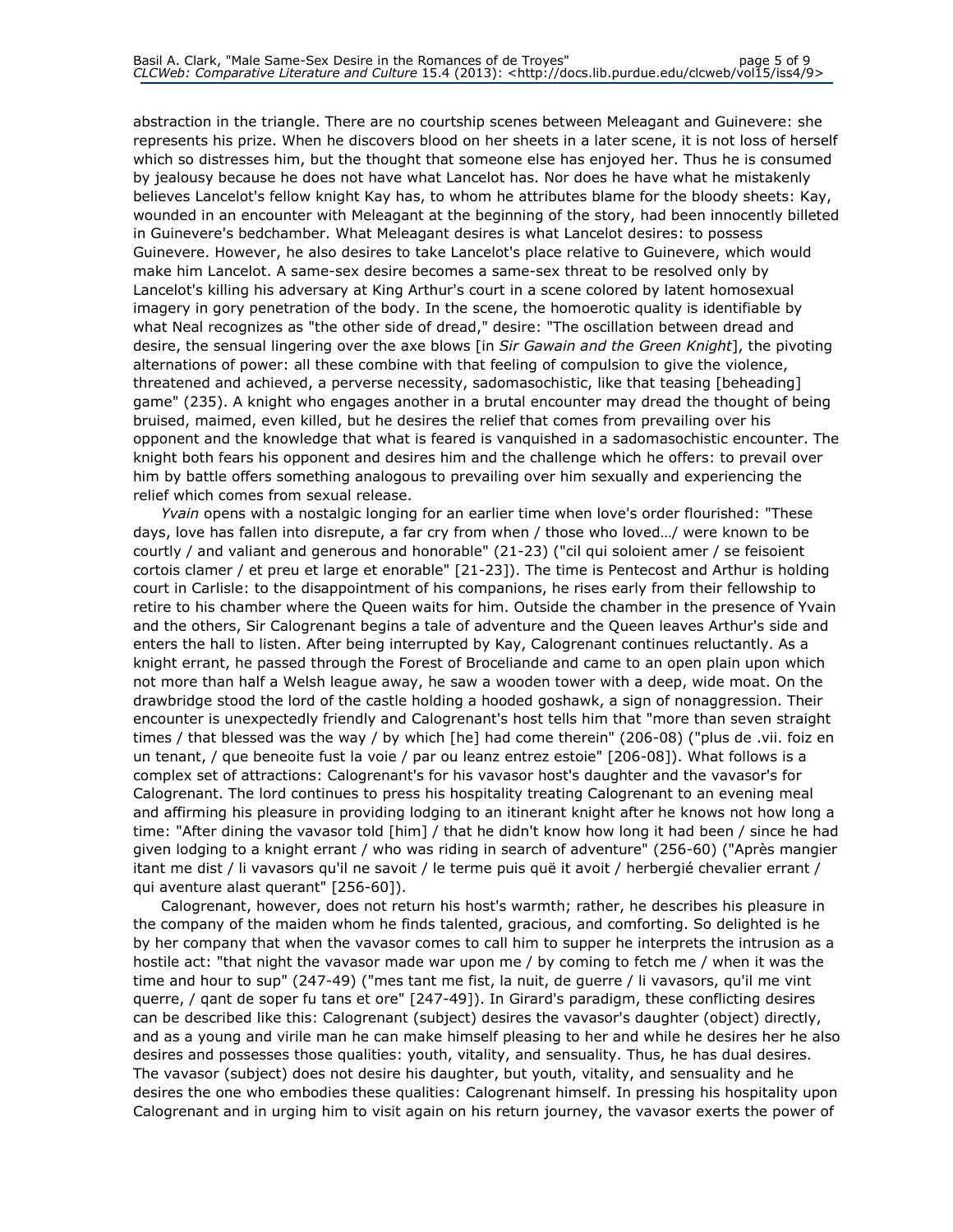his seniority and lordship of the household against Calogrenant's chivalric strength and virility. He thus becomes Calogrenant's adversary, as well as his host.

Calogrenant's quest for adventure leads him to a bubbling spring beneath a tree where a basin hangs from a chain. From an impossibly tall and ugly peasant whom he has met he has learned that if he takes water in the basin and casts it upon a stone beside the spring an almost irresistible tempest will develop: it does, but Calogrenant courageously holds place and soon the storm abates. A fierce knight soon appears to challenge Calogrenant for calling down weather without first issuing a proper challenge. The knight unhorses Calogrenant and then rides off leaving him defeated and ashamed. Disoriented, he returns to the vavasor's castle, where both the vavasor and his daughter are glad to see him. Upon hearing this story, Yvain determines to ride alone to replicate Calogrenant's experience at the spring. Like Calogrenant, Yvain discovers the spring shaded by a tree and a golden basin hanging by a chain. Like Calogrenant, he fills the basin and pours water over the marvelous emerald stone beside the spring and like what happened to Calogrenant, a violent storm springs up, spends itself, and suddenly abates. As it does so, just as in Calogrenant's experience, a fierce knight comes charging "more burning with anger / than a glowing coal, making as much racket / as if he were pursuing a rutting stag" (812-14) ("d'ire plus ardanz que breise, / uns chevaliers, a si grant bruit / con s'il chaçast .i. cerf de ruit" [812-14]). The sexual imagery is strong here: unlike Calogrenant, however, Yvain wounds his opponent mortally by splitting open his head and sending him fleeing back toward the town from which he has come, with himself in pursuit. The knight, Esclados the Red, husband of the Lady Laudine of Landuc, dies from his injury and Landuc is grief-stricken. Through complex circumstances, Yvain becomes enamored of her and marries her himself thereby becoming figuratively one with Esclados and becoming her champion at the spring. To establish a homoerotic bond between Yvain and Esclados requires hindsight. In Girard's paradigm, Esclados is the model, desiring and possessing the object, Lady Landuc, whom Yvain comes later to desire and possess. Esclados's desire to serve his lady draws him to Yvain in a mutually hostile relationship. He responds to Yvain's challenge to the boundary of the lady's domain (the spring) and only later, following the death of Esclados and Yvain's acceptance by the lady and her court, does Yvain fully appreciate the bond, unavoidably same-sex, between himself and Esclados.

The narrative at this point is charged erotically: in response to the lady's question about what has overpowered him, Yvain responds: "My lady … the power comes / from my heart, / which is set on you; / my heart has given me this desire" (2019-21) ("Dame … la force vient / de mon cuer, qui a vos se tient; / an ce voloir m'a mes cuers mis" [2019-21]). The lady is responsive to him and with the approval of her court marries him "and the dead knight is fully forgotten; / he who killed him is married: / he has taken his wife and they slept together, / and the people love and esteem more / the living knight than ever they did the dead (2169-73) ("et li morz est toz oblïez; / cil qui l'ocist est marïez: / sa fame a et ensanble gisent, / et les genz aimment plus et present / le vif c'onques le mort ne firent [2169-73]). Thus, Yvain eclipses the lady's memory of Esclados and Yvain absorbs Esclados into himself sexually. They have shared the same marriage bed and they have consummated a marriage with the same woman, their genitalia bonded by a common penetration of a third genital organ. The marriage, however, also transforms Yvain's liminal homoerotic bond with Esclados into a heterosexual union with Lady Landuc by whom King Arthur and his knights have been entertained for a week: when the time comes to leave, his men beg Arthur to take Yvain with them. Gawain appeals to Yvain's pride as a man and as a knight: "What! Would you be one of those men, / … / who are worth less because of their wives? / … / Break the leash and yoke / and let us, you and me, go to the tourneys, / so no one can call you a jealous husband. / … / See to it / that our friendship / does not end, fair companion, because of you, / for it will never fail on my account" (2488-516) ("Comant! Seroiz vos or de çax, / … / Qui por leur fames valent mains? / … / Ronpez le frain et le chevoistre, / s'irons tornoier moi et vos, / que l'en ne vos apiaut jalos / … / Gardez quë en vos ne remoingne, / biax conpainz, nostre conpaignie, / qu'en moi ne faura ele mie" [2488-516]).

Gawain prevails and Yvain desires what Gawain has: freedom to act as a man and as a knight. Gawain's situation is like what Girard finds in Shakespeare's Two Gentlemen of Verona, where young men growing up together share virtually everything and agree on just about everything: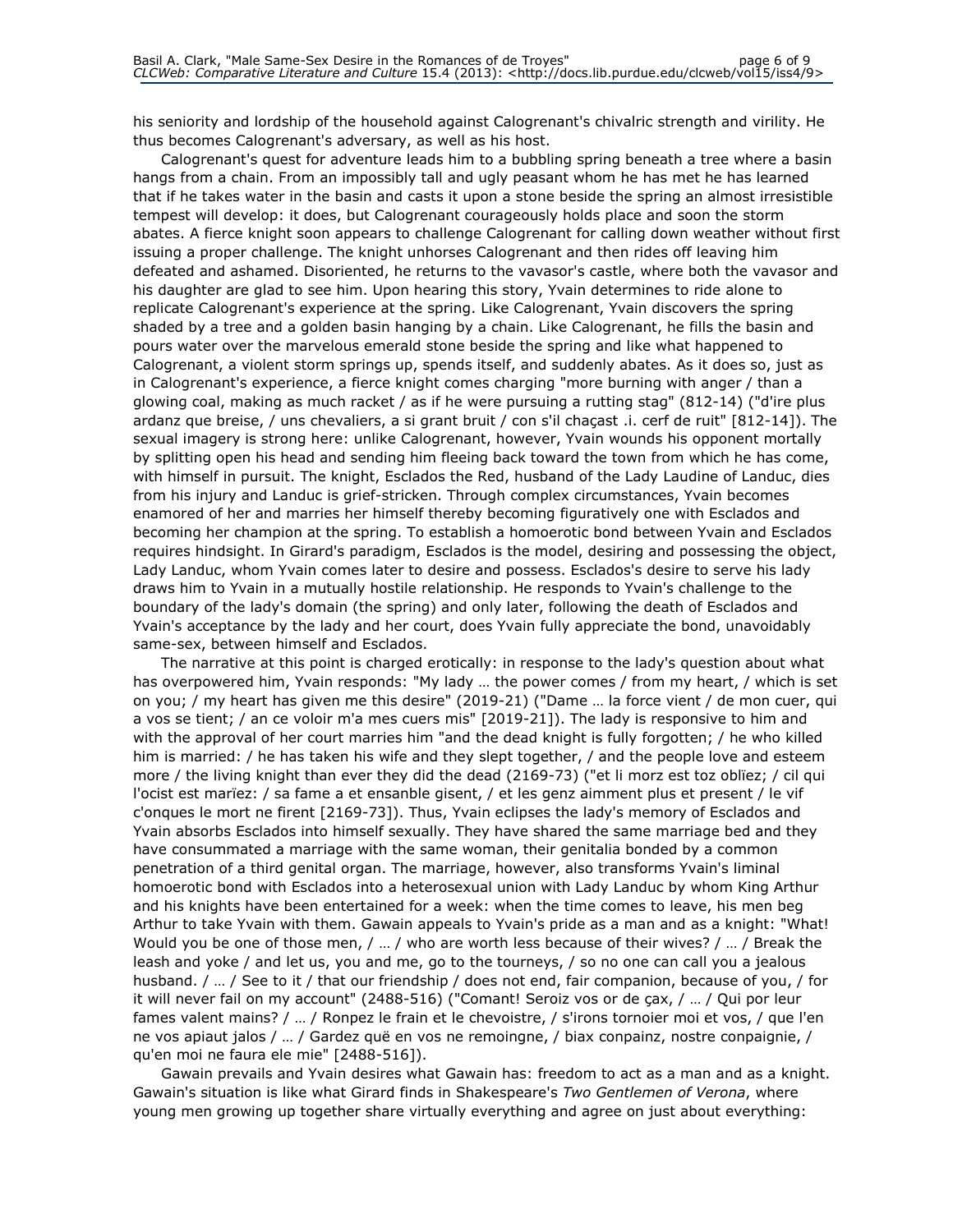"This perpetual convergence … depends upon a mutual imitation so spontaneous and constant that it remains unconscious" (Theater 9). Erotic love, however, cannot be shared: in a frustrated attempt to imitate Valentine and his love for Silvia, Proteus abandons his own lady, Julia, to court Silvia in a conflicted mimesis. In other words, Proteus desires what Valentine has so that their mimetic bond will continue although this desire will bring the men into conflict. The situation between Gawain and Yvain is different in its outcome, but Gawain's motive for seducing Yvain away from Lady Landuc is similar to Proteus's motive for courting Silvia. Gawain desires to restore the mimetic relationship with Yvain which Yvain's marriage has disrupted: he pursues this desire to draw Yvain back into an adolescent stasis, which is liminally homosexual. Yvain secures his wife's permission to leave with Gawain and becomes so bonded with him that he violates Laudine's stipulation to return to her at the end of one year, thereby invoking her jealous rage and rejection of himself, to his immense grief and humiliation.

The intimacy between Gawain and Yvain is underscored by their preferred living arrangements upon returning from a tournament to Chester where Arthur is holding court: "The story tells, I believe, / that neither of the two companions / wanted to take lodgings in the town, / but had their tent set up instead / outside the town and held court there" (2689-93) (Ce dit li contes, ce me sanble, / que li diu chevalier ansanble / ne vostrent en vile descendre, / einz firent lor paveillon tender / fors de la vile et cort i tindrent" [2689-93]). At the end of their time together, the two men have become so close they withdraw into their own lodgings apart from court. Their presence attracts the best knights, as well, and even the king himself. Ironically, it is then that Yvain remembers his abandoned promise to his wife. Desire for her reasserts itself against his desire for what Gawain desires, the freedom of bachelorhood: his desire to be like Gawain.

Another scene in Yvain is also homoerotically suggestive, although it does not accommodate Girard's paradigm since mimetic desire is absent. Rather, the desire of the narrator  $-$  and, by extension, the desire of the reader — becomes of interest. Questing on his journey, Yvain comes to a castle ravaged by a savage giant, Harpin of the Mountain. The giant has seized the lord's six sons, nephews of Sir Gawain, and killed two of them before their father's eyes and threatens to kill the remaining four unless the lord can enlist a champion to defend the young men or unless he hands his daughter over to the giant to be raped by the giant's foulest male servants. The scene is sadistic and homoerotic. The giant, accompanied by an ugly dwarf, arrives leading the captives to carry out his threat" "From his neck there hung / a large, squared stave, pointed in front, / with which he often prodded them; / and they weren't wearing / anything worth a straw, / only filthy, dirty shirts" (4094-99) ("Et .i. pel a son col tenoit, / grant et quarré, agu devant, / dom il les bousoit molt sovant; / et il n'avoient pas vestu / de robes vaillant .i. festu, / fors chemises sales et ordes" [4094-99]). Hands and feet bound, the prisoners are borne by four thin and worn-out horses and the dwarf walking beside them "did not stop / beating them constantly / with a six-knot whip…until they were all bloodied" (4108-11) ("ne les fina de batre / d'unes corgiees a .vi. neuz / … / Les batoit si que tuït seinnoient" [4108-11]).

The young men's near nudity becomes a trope for their vulnerability: without clothing, let alone without armor, they are defenseless and bound hand and foot they are not only exposed, but denied mobility. Rendered passive before the giant's and the dwarf's male aggressiveness, they are feminized. Whether their condition is erogenous for the giant is uncertain; however, the pointed stave has phallic symbolism. Figuratively, the young men are being homosexually violated while at the same time their sister is threatened with heterosexual rape by the giant's minions. The rape is prevented and her brothers released by Yvain, who defeats the giant cutting off his shoulder and penetrating his liver with his sword. Yvain then sends the dwarf with the lord and his four sons back to Gawain to tell him what happened.

Next, let us take a brief look at a scene from The Story of the Grail or Perceval. Here, Gornemant de Gohort (Gornemanz de Goorz) becomes Perceval's mentor and teaches him the fundamentals of chivalry, for Gornemant is skilled in the art: "The gentleman was very experienced / with shield, horse, and lance, / for he had practiced with them since boyhood" (1426-28) ("Li prodom sot mout de l'escu / Et del cheval et de la lance, / Car il l'ot apris des anfance" [1426-28]). Gornemant greets Perceval affectionately and after finishing the lesson walks off with him, the two men hand in hand, older mentor with younger pupil. So taken is Gornemant by Perceval that he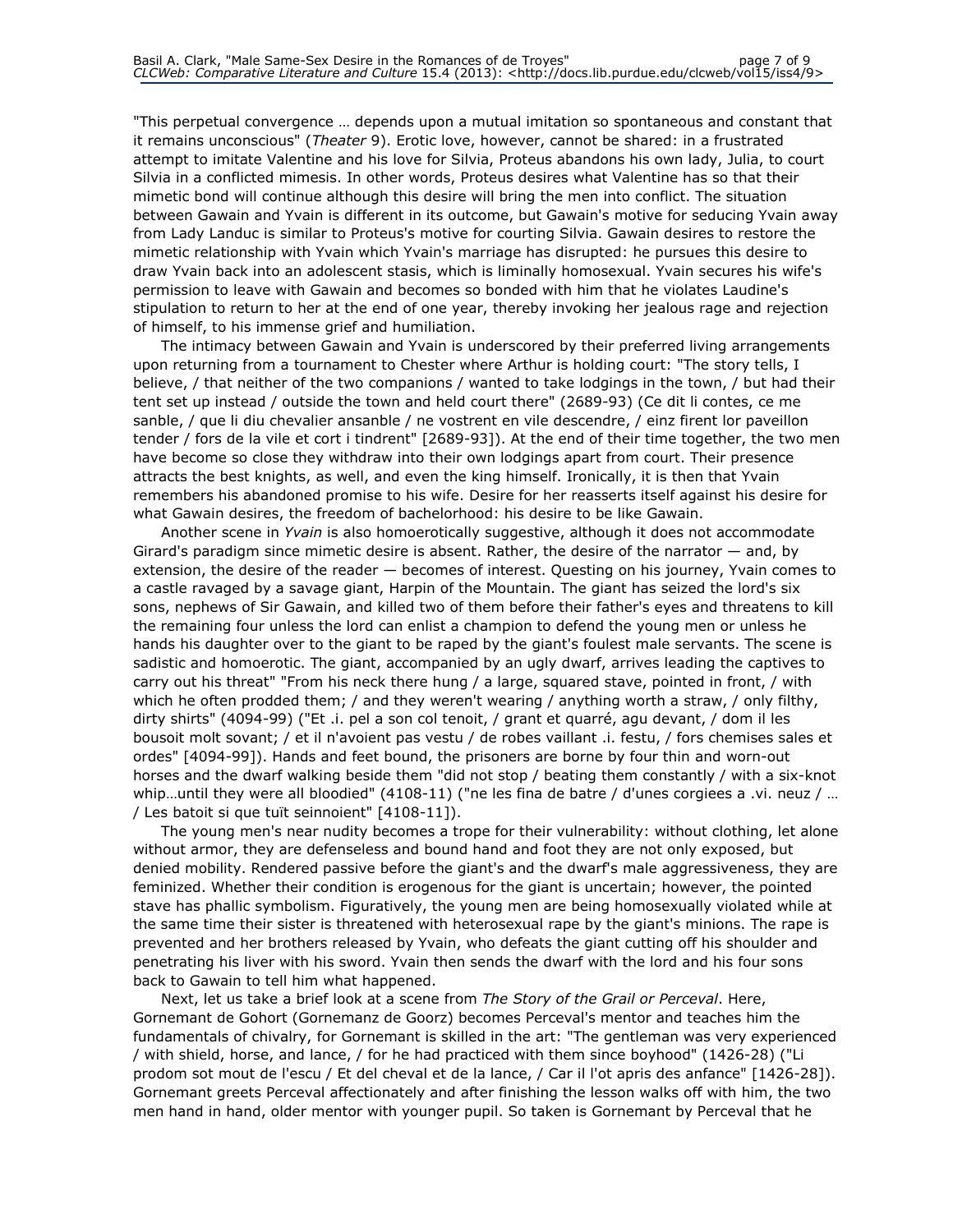would have been glad to detain him for a year if Perceval had desired further instruction. Perceval, however, must be on his way at dawn. Beds are prepared and the two retire, albeit in separate chambers. In the morning, Gornemant bestows intimate pieces of clothing upon his guest: a shirt, breeches, leggings, and a tunic. Perceval resists accepting these gifts as inferior to the clothes his mother made him, but Gornemant asserts decidedly that they are not: "by my head, yours are worse" (1595) ("foi que je doi ma teste, / … ainz valent pis" [1594-95]). Although these details may suggest nothing more than a wise and generous-spirited older man's observance of chivalric custom, they seem overly friendly and solicitous, intimate, and seductive.

A reading of the above scene against Girard's theory of mimetic desire is instructive for both Perceval and Gornemant the locus (object) of desire is chivalric expertise and elegance: Perceval wants to become an accomplished knight and Gornemant wants to affirm his own chivalric expertise. Which of the two men is the subject of triangulation and which is the mediator (model) is debatable? Or is the mediator neither but something more abstract? Speaking of Don Quixote and Sancho Panza, Girard writes that "the disciple [Don Quixote] pursues objects which are determined for him, or at least seem to be determined for him, by the model of all chivalry [Amadis of Gaul]. We shall call this model the mediator of desire" (Deceit 2). Gornemant does not have such a finite model, at least not that we are aware of: unlike Don Quixote, he does not cite a paragon of knighthood to his own disciple. Rather, through what he demonstrates to Perceval about the values and skills of knighthood, he achieves the pure knighthood of his desire, his object. Or more explicitly, Gornemant (subject) > instruction of Perceval (mediator) > ideal knighthood (object). The distance, however, between instruction and instructed, Perceval, is close. If it is close enough for the two to be confused and for Perceval, himself, to become the mediator of Gornemant's instruction, then a liminal homoerotic relationship may surface with Perceval being the object of Gornemant's desire. Desire for chivalric expertise provides for Gornemant, in Girard's words, "a means of reaching the mediator" (*Deceit* 53). That being the case, "the desire is aimed at the mediator's being" (Girard, Deceit 53). It is Proust, Girard reminds us "who compares this terrible desire to be the Other with thirst: 'Thirst  $-$  like that which burns a parched land  $-$  for a life which would be a more perfect drink for my soul to absorb in long gulps, all the more greedily because it has never tasted a single drop" (Deceit 53). If Perceval is the object of Gornemant's great thirst, then Gornemant's desire is immensely powerful and sensual.

In her discussion of heroic love, Peggy McCracken points out that "the association of prowess and sexual reward is rarely interrogated within courtly narrative — most romances accept this relationship as a natural one. Women desire great warriors, knights desire beautiful ladies; sexual desire is both heterosexual and reciprocal" (125). Challenges to this perception, she maintains, are "usually contained within the narrative by explanations, allegorical appropriations, or triangulated structures of desire" (125). Although these challenges "may trouble the association of prowess and love in medieval romance," she concludes that "they are ultimately incorporated into a narrative structure in which masculine prowess merits the sexual reward offered by the bodies of women" (125). Although this does seem to be the case, a queer eye for affirmation of the homoerotic and homosocial within romance can be rewarded by detection of many episodes which resist heterocentricity. As Pugh observes, "queering genres is not an exclusive tactic of homosexual authors: queering writers realize the potential of the queer to play with, subvert, or undermine the precarious limits of heteronormative identity, regardless of their own sexual orientation … Against [a] backdrop of an ideological hegemony of heteronormativity, straight authors in search of innovation, shock, and surprise might well turn to the queer" (12). Beneath a heteronormative text can lie homosexual subtexts which, when identified, allow the narrative to speak with greater authority about the whole range of human sexual desire. In conclusion, I postulate that in the works of Chrétien de Troyes beneath Catholic dogma and proscription and beneath a contemporary cultural norm lies an intimation of inexpressible desires, whether or not this was his conscious intent.

#### Works Cited

Burger, Glenn, and Steven F. Kruger, eds. Queering the Middle Ages. Minneapolis: U of Minnesota P, 2001.